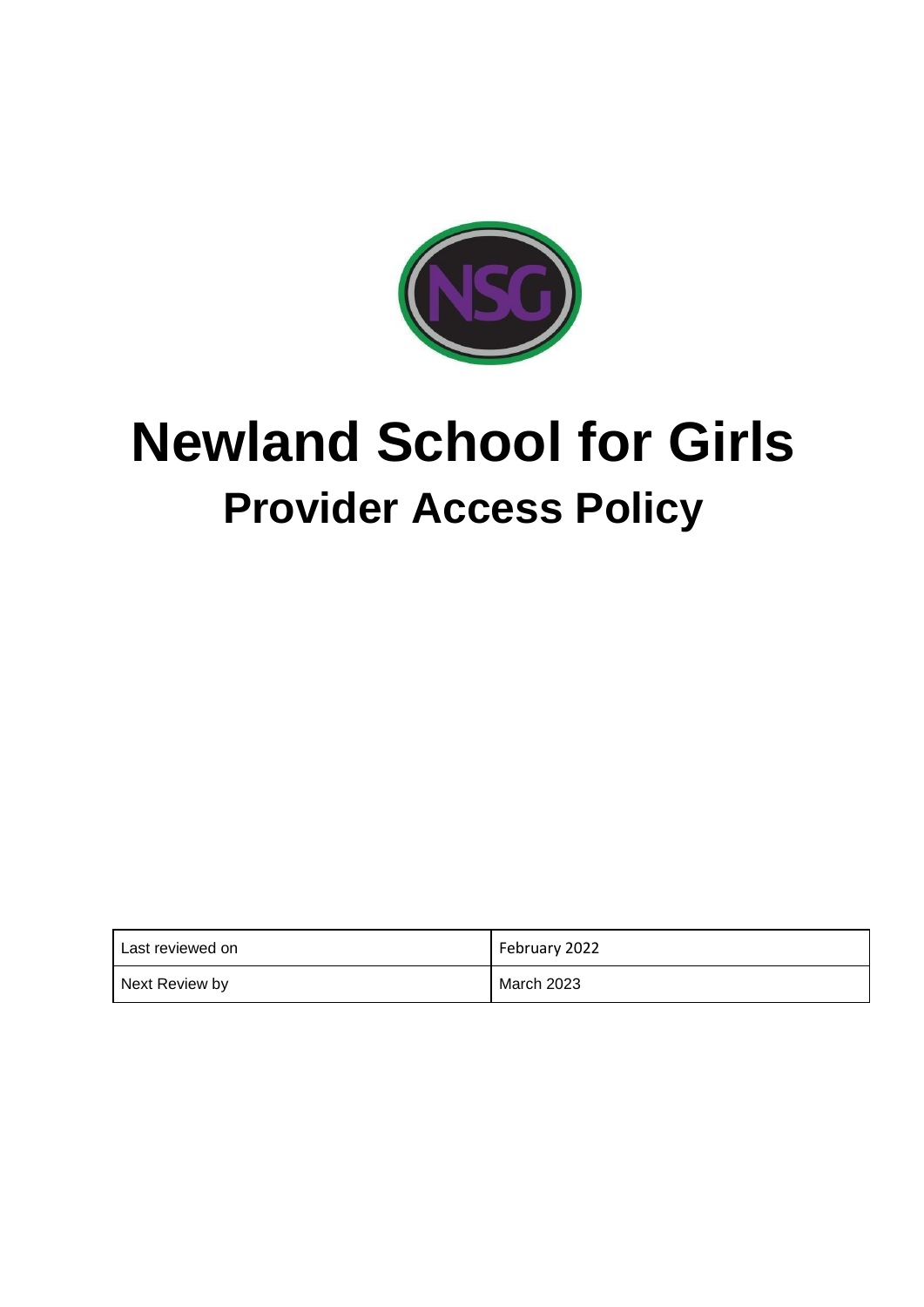### **Provider Access Policy**

Our aim, underpinned by co-operative values and an ethical approach to leadership, is to inspire our students and staff and bring rapid and sustained improvement to the communities we live and work in.

#### **Purpose and background**

This policy statement sets out Newland School for Girls' arrangements for managing the access of providers to students at the school for the purposes of giving them information about the provider's education offer. This complies with our legal obligations under Section 42B of the Education Act 1997.

#### **Management of policy**

School:

This policy is implemented and managed by the Headteacher, in consultation with the Trust Careers Leader and the School's Governing Body.

Next Review: March 2023

#### **Associated Policies**

- CEIAG Policy
- Work Experience Policy
- Equal Opportunities
- SEN Policy

## **Practice & Procedures**

#### **Student Entitlement**

Students in years 7-11 are entitled to:

- Find out about technical education qualifications and apprenticeship opportunities, as part of a careers programme, which provides information on the full range of education and training options available at each transition point.
- Hear from a range of local providers about the opportunities they offer, including technical education and apprenticeships – through options evenings, assemblies and group discussions and taster events.
- Understand how to make applications for the full range of academic and technical courses.
- •

#### **Management of Provider Access Requests**

#### **Procedure**

A provider wishing to request access should contact the school Careers Leader, Erica Hood, hoode@thrivetrust.uk